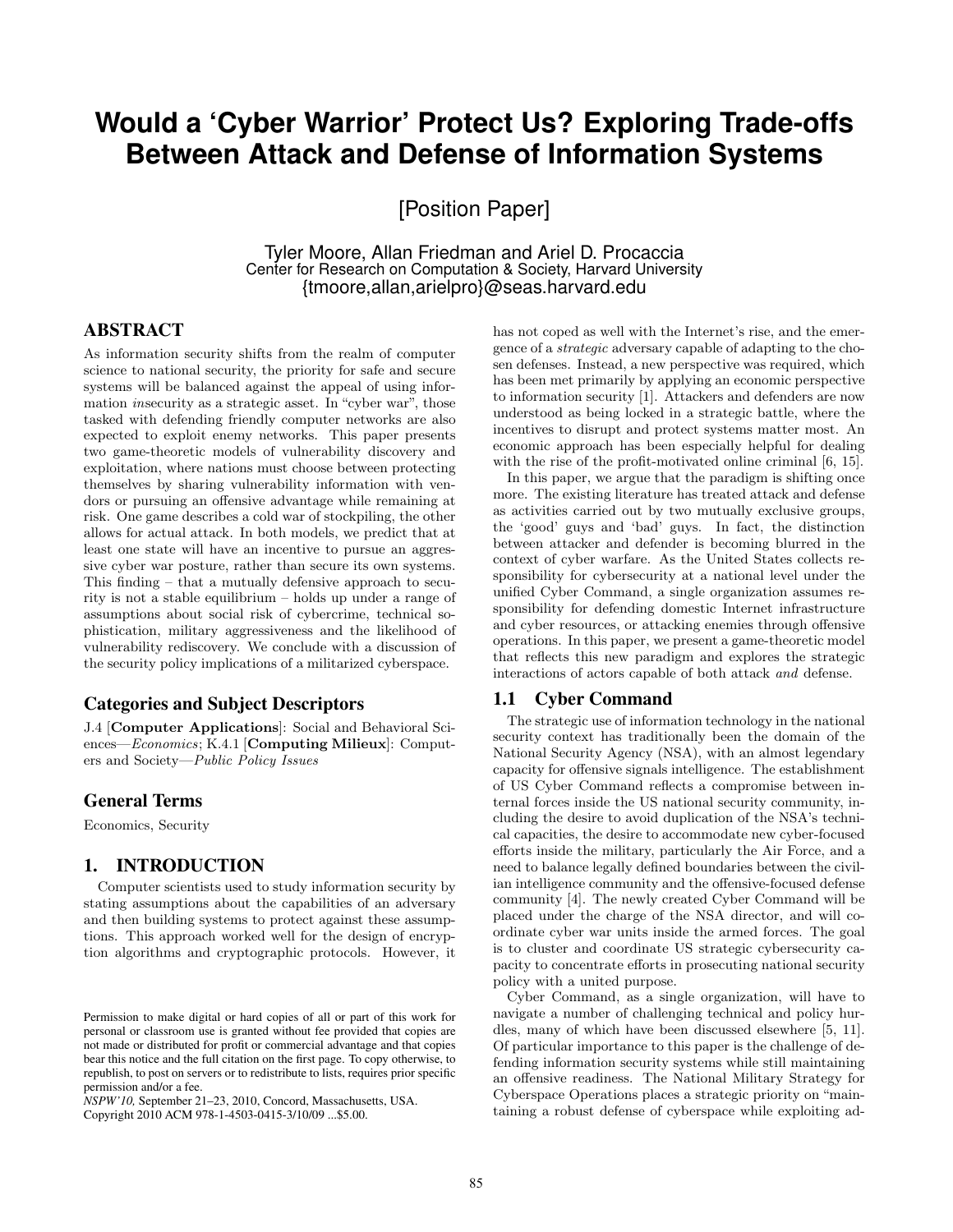versary cyberspace vulnerabilities" [22, p.19]. This paper argues that the nature of cybersecurity imposes a trade-off on those two goals, and that how the trade-offs play out depends on the strategic interactions of the players involved.

#### 1.2 Attack and Defense

The notion of a trade-off between offensive and defensive capacity in the national security context is not new. Intelligence agencies, for example, are responsible for gathering intelligence and providing operational security. If acting on intelligence gained might compromise the source of new information, a rational response might be to accept short run damage to one's own forces or even civilian infrastructure for the sake of the broader mission. In WWII, for example, the Allies allowed some German attacks to succeed in order to hide their strategic advantage in cryptanalysis and radar technologies [9]. (This trade-off is also found in the geek novel Cryptonomicon [23]).

How is this trade-off manifest in the cyber context? Technically, the responsibility for the general security of all nonmilitary public and private information systems falls under the Department of Homeland Security. Yet the Defense Department's own doctrine stresses that the national security apparatus "must assist in decreasing vulnerabilities to those infrastructures whenever possible through successful partnerships"[22, p. 16]. We saw public evidence of this cooperation when the NSA has lent its expertise to Microsoft during the development of Windows 7 [10] and to Google for protecting the company's computer networks [16]. This reflects an important component of defense: most common systems are maintained by private vendors or open-source communities, so vulnerabilities discovered by the government will have to be patched by these non-governmental actors.

Yet news of the offensive focus of Cyber Command dominates. The NSA boasts of a highly classified 'cyber-offensive' capability, such as exploiting vulnerabilities to take over hostile foreign servers controlling botnets [21]. The NSA has trained a cadre of 'cyber warriors' for engaging in attacks to "disrupt, deny, degrade, or destroy the information" found in enemy computer systems [7]. Discussions of cyber war inside the defense establishment are laden with "macho rhetoric" [4], and declared policy seeks to "gain and maintain initiative" [22] and a "continued commitment to cyber superiority" [13]. In sum, there is ample evidence that the offensive side of Cyber Command is viewed as least as important as the defensive side. When the two are in conflict, what will be the rational outcome? Below, we present two game-theoretic models that offer insights into the expected imbalance.

# 2. GAME 1: VULNERABILITY **STOCKPILES**

Our first model, then, explores this tension between attack and defense in a particular context. What should a military cyber-organization do upon discovery of a previously undisclosed software vulnerability? Is it better to pass the information to the relevant software vendor and improve everyone's security, or would it be more prudent to keep the vulnerability hidden and develop a zero-day exploit to be saved for an offensive mission against an enemy? Of course, such a decision isn't taken only by the US, but also by other organizations in different countries. Hence, the best strategy must consider the actions of the other players. In the models below, we reduce this to a two player game of two adversary states. In reality, of course, multiple countries engage in this dynamic, but we focus on two principle adversaries.

One potential outcome of the militarization of cyber attack is a 'stockpiling' of hidden exploits by nation-states to carry out offensive operations, at the expense of the security of civilian computer networks. Another possible outcome, of course, is that choosing to disclose vulnerabilities and improve security is preferred. But under what circumstances might we expect each outcome to prevail? This is the goal of the game-theoretic model presented below.

In the basic game we reduce the problem to a world of two states, as well as a general social risk. This social risk can be seen as the global threat of crime, terrorism, or the general state of insecurity apart from one's rival. States have the opportunity to discover a particular vulnerability, and must choose whether to stockpile it against the adversary, or to defend their own systems and thereby securing their adversary as well as themselves. The model is slightly complicated by the fact that a state does not know whether it is the first to discover that particular vulnerability, or is rediscovering it after the other state has found it and is already stockpiling it. This game is played for each vulnerability a cyber warrior might discover. (Note that for this game, stockpiling a vulnerability does not mean actually launching a cyber-attack.)

This model is built on a few key assumptions. First, both players' networks rely on the same set of vulnerable applications that can be exploited. There is ample support for this assumption, particularly since both players are likely to use common platforms given the dominance of a few software vendors in most IT systems. Second, we assume that patching one's own system not only defends against potential attack, but also precludes the defender from using knowledge of this vulnerability to attack in the future. That is, an actor must decide whether to use a vulnerability for defense or offense; it cannot do both. This is reasonable because the duty to patch normally falls on the responsible private vendor, who would release a patch publicly accessible to both sides. Other alternatives exist, such as the reintroduction of export controls for consumer-level software, or behind-thescenes patching coordinated with the government, but both would arouse suspicion of adversaries. Finally, we assume that a vulnerability has a decent chance of being independently rediscovered by at least two parties. This assumption is common in the economic literature on vulnerability disclosure and patch management [2, 3], and has received empirical support in the context of Windows vulnerabilities [19, Ch. 10].

## 2.1 Modeling the game

Our game theoretic analysis employs extensive form games with imperfect information. For ease of exposition we focus on the specific setting of this paper; the reader is referred to [18] for the general, formal definitions.

We first describe the key *actions*, *payoffs* and *parameters* used in the game, followed by a description of the game itself. For simplicity, the game involves just two players, which can be thought of as nation-states.

#### *Actions and Payoffs.*

There are two available actions:  $S$  (for "stockpile") and  $D$ (for "defend").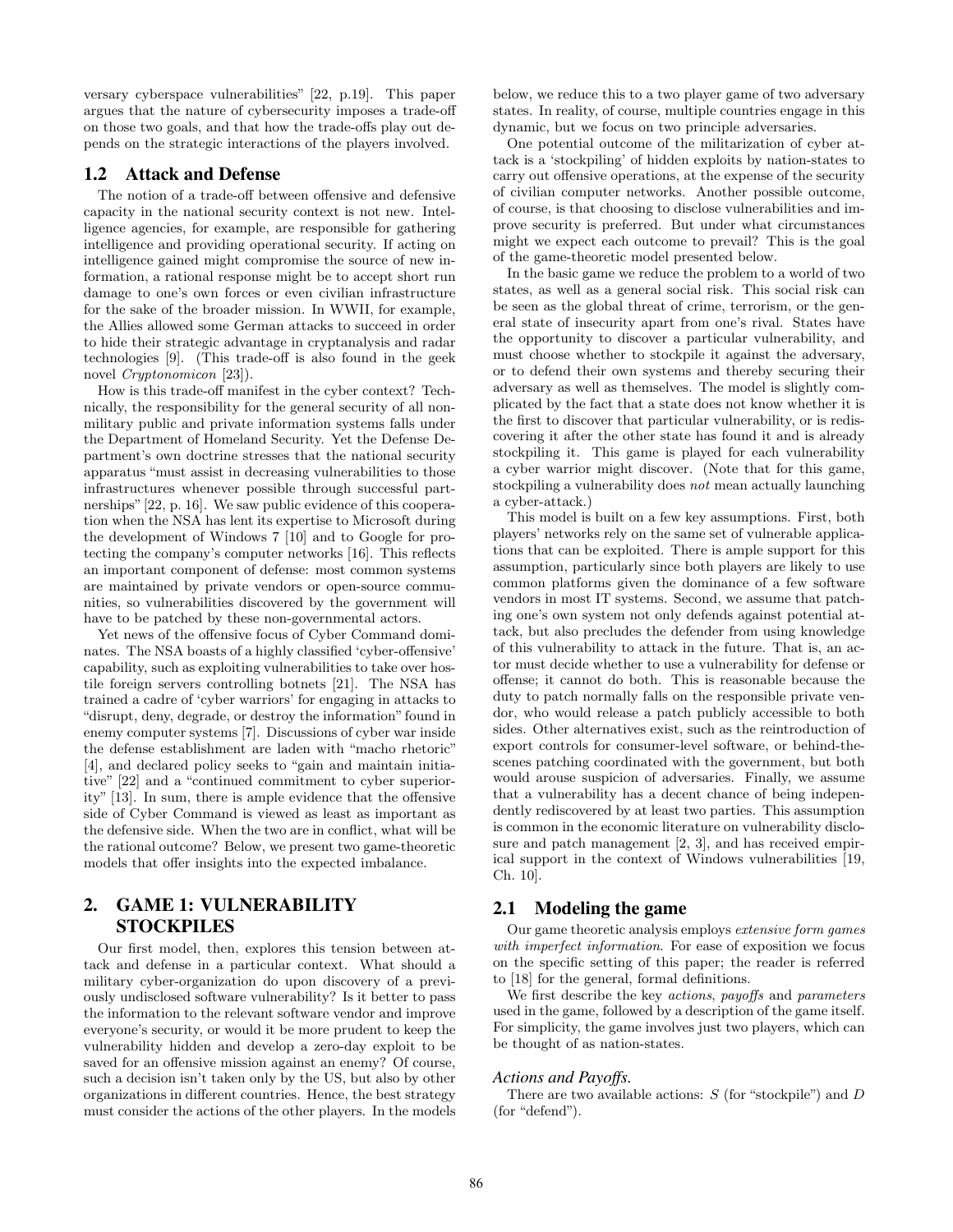

Figure 1: Vulnerability-stockpiles game. A player discovers a vulnerability with probability  $p$  and chooses to either defend or stockpile; stockpiling incurs the risk of the other player rediscovering it and stockpiling in turn.

- 1. S: The player discovers a software vulnerability but keeps this knowledge secret and stockpiles it into a collection of exploits available for future cyber attacks. The advantage of having a vulnerability that one's adversary does not is normalized to 1, with a symmetric harm of -1 from the threat of being attacked. The payoff for stockpiling is thus  $1 - \delta$  (the meaning of  $\delta$  is explained below). The cost of being at a disadvantage is  $-1-\delta$ .
- 2. D: The player discovers a software vulnerability and reveals it to the relevant software manufacturer, who immediately fixes the vulnerability. (We realize that this is an unrealistic simplification, as there would in reality be a delay before a patch could be developed and deployed.) The payoff for defense is 0, offering no strategic advantage or risk.

#### *Parameters.*

We have selected a few key characteristics whose values may vary, leading to different outcomes.

- 1. p: This parameter, valued between 0 and 1, is a measure of player one's technical sophistication to discover a vulnerability. Meanwhile,  $(1 - p)$  measures the sophistication of player two. Smaller values of p indicate that player one is less sophisticated compared to player two, while larger values indicate player one is more sophisticated. If the two players are evenly matched, then  $p = 0.5$ .
- 2.  $\delta$ : As discussed above, security threats can come from a more general social risk, such as the threat of cybercrime. Valued between 0 and 1,  $\delta$  captures the harm to the general public in each state if no one explicitly chooses to defend their systems. In other words, the negative externalities of insecurity [1] are internalized if  $\delta$  is positive, but they are ignored completely by the players if  $\delta = 0$ .

We have represented the steps of the game by a tree in Figure 1. Each internal node is graphically represented as a circle, and is either labeled by a player  $i \in \{1, 2\}$ , or by c, which stands for "chance". There are two edges between a player node and its children, which are labeled by the two available actions, S and D. The edges between a chance node and its children are labeled with probabilities. The leaves of the tree, which are represented as rectangles, contain pairs of numbers: the first is the payoff to player 1 and the second is the payoff to player 2.

The game starts at the root of the tree, which is represented by a double circle, and progresses as follows. If the current node is a chance node, we randomly proceed to one of its children, where the probability of reaching a child is the probability associated with the corresponding edge. Alternatively, if the current node is labeled by a player (1 or 2), that player must choose to stockpile or defend; we follow the edge labeled by S if the former action was taken and the edge labeled by  $D$  if the latter action was taken. Finally, when a leaf is reached the game ends and the players receive the payoffs that are specified in this leaf.

Let's step through the game in Figure 1 first to explain how the tree represents the vulnerability-stockpiling game. The game starts at  $v_1$ . With probability p, player 1 discovers the vulnerability first, moving to node  $v2$ . From here, player 1 must decide between actions S and D. If player 1 chooses D, then both players receive a payoff of 0 and the game concludes. If, instead, player 1 stockpiles the vulnerability (action  $S$ ), then the game moves to a second chance node  $v_3$ . With probability p, player 2 does not rediscover the same vulnerability. Consequently, player 1 has added a vulnerability it alone knows to its stockpile for use in a future cyber-attack, and so derives utility  $1 - \delta$ , inflicting harm  $-1 - \delta$  on player 2. With probability  $1 - p$ , however, player 2 rediscovers the vulnerability, moving to node  $v_4$ . In this case, player 2 is faced with the same choice player 1 received in  $v_2$ : stockpile the vulnerability  $(S)$  or disclose it  $(D)$ . If player 2 chooses to defend, then both players receive utility 0. Where things get interesting is if player 2 also chooses to stockpile the vulnerability. In this case, the advantage of a stockpiled vulnerability is canceled out by the harms of being threatened. However, there is still a harm in keeping the vulnerabilities hidden – everyone's computers remain insecure. Criminals can exploit these weaknesses to defraud victims. Consequently, when both players stockpile, they both suffer a loss  $-\delta$ .

Going back to the root node, suppose that with proba-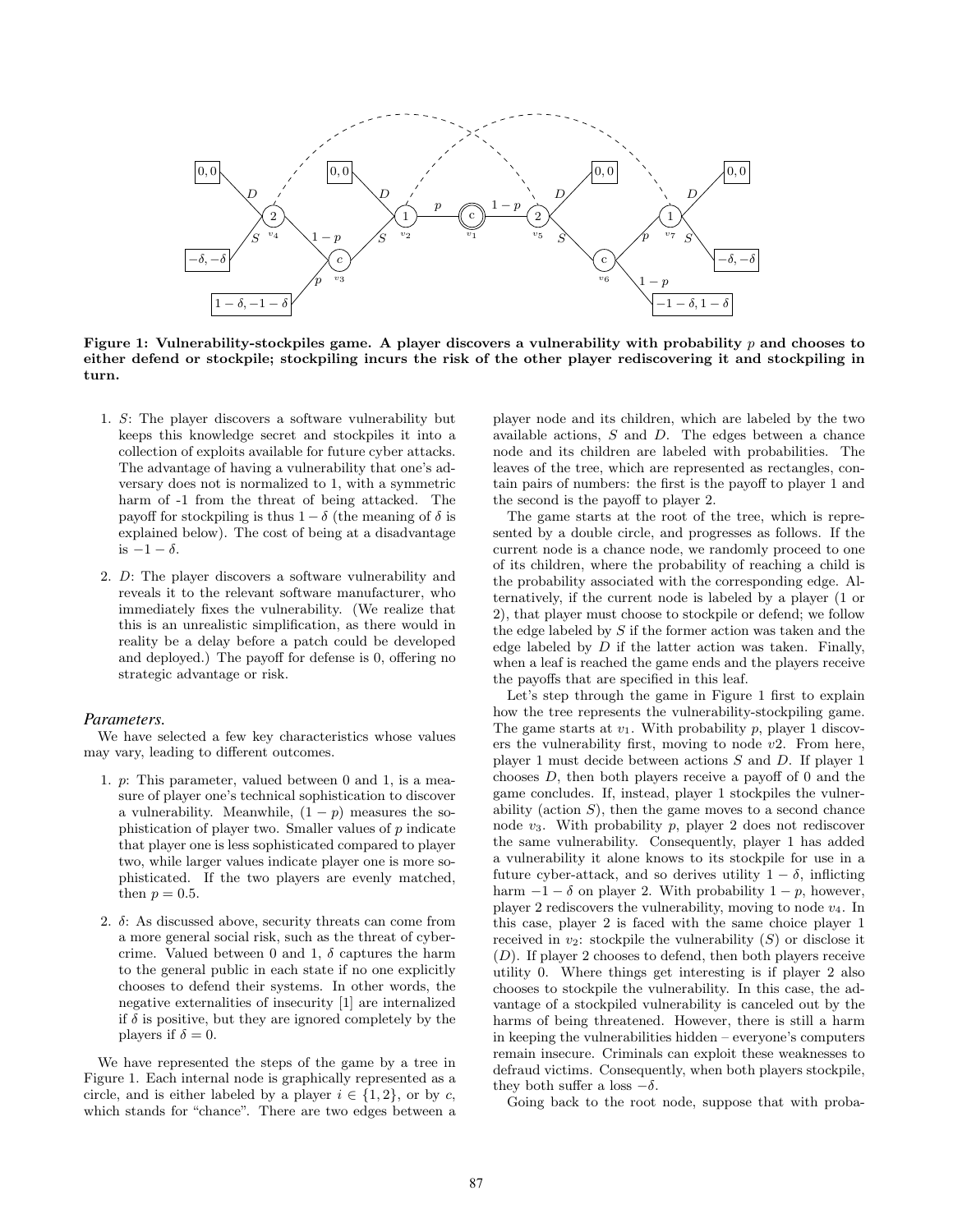bility  $1 - p$  player 2 discovers the vulnerability first, not player 1. In this case, the game moves to  $v_5$ , not  $v_2$ , and progresses through a symmetric series of steps to the ones described above, only this time it is player 2 who moves first.

The player nodes are grouped into two information sets, one containing the two nodes of player 1  $(v_2$  and  $v_7)$  and the other containing the two nodes of player 2  $(v_4 \text{ and } v_5)$ . In Figure 1, two nodes in the same information set are connected by a dashed line. Conceptually, when it is a player's turn to take an action the player does now know which of the nodes in the player's information set is the current node. The use of information sets is crucial here because even though the game is played sequentially, both players do not know if they are the first one to discover a vulnerability or not. For instance, player 2 only gets to choose her action  $S$  or  $D$  once – she just doesn't know whether she's at node  $v_4$  or  $v_5$  in the game when the choice is made.

## 2.2 Finding equilibria

An ordered pair of strategies  $(x, y)$ , where  $x \in \{S, D\}$  is the strategy of player 1 and  $y \in \{S, D\}$  is the strategy of player 2, is called a *strategy profile*. The *utility* of player  $i$ for the strategy profile  $(x, y)$ , denoted  $u_i(x, y)$ , is the the expected payoff of player i given that player 1 uses the strategy  $x$  and player 2 uses the strategy  $y$ , where the expectation is taken over the randomness of the chance nodes. To calculate  $u_1(S, D)$  for the vulnerability-stockpiles game, we return to the tree in Figure 1. The game starts at  $v_1$ . With probability p we move to  $v_2$ , where player 1 plays S, leading the game to  $v_3$ . Next, with probability p we reach a leaf with a payoff of 1 with respect to player 1. With probability  $1 - p$ we reach  $v_4$ , which is labeled by player 2; player 2 then plays D, which leads us to a leaf with a payoff of 0 with respect to player 1. Returning to the root  $v_1$ , with probability  $1 - p$ the first move of the game goes right and reaches  $v_5$ . Player 2 then plays D, and the game ends with a utility of 0 with respect to player 1. Hence the expected payoff is

$$
u_1(S, D) = p(p \cdot (1 - \delta) + (1 - p) \cdot 0) + (1 - p) \cdot 0 = p^2(1 - \delta).
$$

Similarly, we can compute the expected payoffs for all strategy profiles for both players:

$$
u_1(S, S) = p^2(1 - \delta) - (1 - p)^2(1 + \delta) - 2p(1 - p)\delta
$$
  

$$
u_1(D, S) = -(1 - p)^2(1 + \delta)
$$

$$
u_1(S, D) = p^2(1 - \delta)
$$

$$
u_1(D,D) = 0
$$

$$
u_2(S, S) = (1-p)^2(1-\delta) - p^2(1+\delta) - 2p(1-p)\delta
$$

$$
u_2(D, S) = (1 - p)^2 (1 - \delta)
$$

$$
u_2(S, D) = -p^2(1+\delta)
$$

$$
u_2(D,D) = 0
$$

A strategy profile is called a Nash equilibrium [17] if, informally, no player can gain by unilaterally deviating. In our setting, this means that neither player can gain from switching to the other strategy. Formally,  $(x, y)$  is a Nash equilibrium if and only if  $u_1(x, y) \ge u_1(x', y)$ , where  $x' \in \{S, D\} \setminus$  $\{x\}$ , and  $u_2(x, y) \ge u_2(x, y')$ , where  $y' \in \{S, D\} \setminus \{y\}$ .

A (pure) strategy in an extensive form game with imperfect information is a function from information sets to ac-



Figure 2: Different equilibria are possible for differing values of p and  $\delta$  in the vulnerability-stockpiles game.

tions.<sup>1</sup> For our purposes, this means that a player's strategy is either  $S$  or  $D$ , and the same action would be played when either of the player's nodes is reached. In this paper we do not consider mixed strategies, where players are allowed to randomize over pure strategies.<sup>2</sup>

In order for strategy  $(S, S)$  to be a Nash equilibrium, player one must prefer not to deviate to  $(D, S)$ , while at the same time player two must prefer not to deviate to  $(S, D)$ . Consequently, it must hold that  $u_1(S, S) \geq u_1(D, S)$  and  $u_2(S, S)$ 

 $\geq u_2(S, D)$ . These inequalities reduce to

$$
u_1(S, S) \ge u_1(D, S) \Leftrightarrow \qquad p^2(1 - \delta) - 2p(1 - p)\delta \ge 0
$$
  

$$
u_2(S, S) \ge u_2(S, D) \Leftrightarrow (1 - p)^2(1 - \delta) - 2p(1 - p)\delta \ge 0
$$

The following inequalities must hold for  $(D, S)$  to be a Nash equilibrium:

$$
u_1(D, S) \ge u_1(S, S) \Leftrightarrow p^2(1 - \delta) - 2p(1 - p)\delta \le 0
$$
  

$$
u_2(D, S) \ge u_2(D, D) \Leftrightarrow \text{True } \forall p \in [0, 1], \delta \in [0, 1]
$$

Similarly, the following inequalities must hold for  $(S, D)$ to be a Nash equilibrium:

$$
u_1(S, D) \ge u_1(D, D) \Leftrightarrow \text{True } \forall p \in [0, 1], \delta \in [0, 1]
$$
  

$$
u_2(S, D) \ge u_2(S, S) \Leftrightarrow (1 - p)^2 (1 - \delta) - 2p(1 - p)\delta \le 0
$$

<sup>&</sup>lt;sup>1</sup>In particular all the nodes in an information set must have identical available actions.

<sup>2</sup>Note that in some settings the analysis of extensive form games of imperfect information is quite subtle, and calls for significantly more refined equilibrium concepts (e.g., perfect Bayesian equilibrium or sequential equilibrium). However, our setting is rather straightforward and it seems that the generally coarser concept of Nash equilibrium captures the strategic aspects of our games perfectly.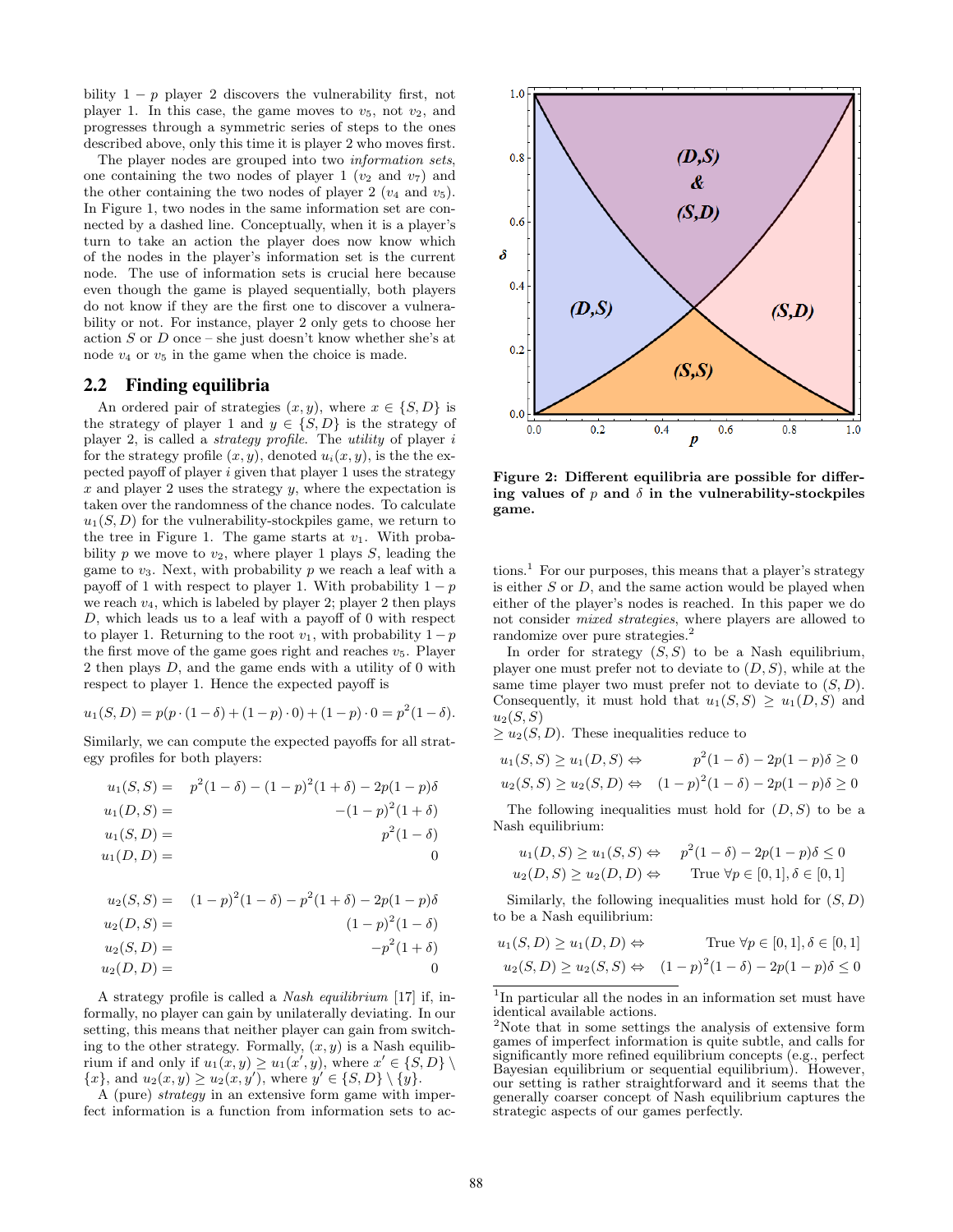Finally, the strategy profile  $(D, D)$  is a Nash equilibrium only when  $\delta = 1$ .

Unsurprisingly, which equilibrium outcome will happen depends on the values assigned to p and  $\delta$ . Figure 2 plots the range of equilibria that can occur for different values of  $p$ and  $\delta$ , based on the inequalities just described. For middling values of p and small values of  $\delta$ , the equilibrium strategy is for both players to stockpile. If  $p$  becomes too large or small then it makes sense for one of the players to defend. Whenever  $\delta \geq 1/3$  and p is close to 0.5 then both  $(D, S)$ and  $(S, D)$  are equilibria simultaneously. We discuss the implications of the different equilibrium outcomes in greater detail in the following section.

### 2.3 Discussion

Without any social cost, both actors will pursue an aggressive strategy of always stockpiling, regardless of one's technical advantage. This is because neither has a strong incentive to defend: the worst case is that both end up with large stockpiles pointing at each other without any explicit cost. Even with a low degree of technical sophistication, there is always a positive probability that the other state will not discover the vulnerability, leading to a pure advantage.

Increased social costs impose an externality. Note that for any equilibria under substantial social cost  $(\delta > \frac{1}{3})$ , some one will elect to share the vulnerability information with the vendor, making the world safer. Who ends up bearing the cost of this externality? It will be borne by the less technically sophisticated nation. As the technical advantage grows, the amount of social harm that player 1 can absorb increases before being tempted to defend. Thus, the likelihood of anyone sharing their vulnerability information with the world is lowest when both actors have similar technical capacities. As the imbalance grows, the weaker party fears the social cost more.

Note that there is no equilibria for the mutually secure world  $(D, D)$  (apart from the special case where  $\delta = 1$ ). If a state knows that the other side will defend, it is always in its interest to attempt to stockpile a new vulnerability, as long as there is some chance of discovering one. Even when failure to fix one's own systems is very costly (large  $\delta$ ), stockpiling can be the safest decision. Suppose a player expects its adversary to defend due to large expected costs. In these circumstances the best reaction is to stockpile, yielding a payoff of  $1 - \delta$  or 0 rather than the costly  $-\delta$ . But why would one party then commit to defending? They would defend if the other actor is likely to not defend, which could lead to even higher social costs. Hence, the best we can hope for is one actor to defend, leaving some singly-discovered vulnerabilities unsecured.

#### 3. GAME 2: CYBER HAWK

The first game examined the trade-off between stockpiling vulnerabilities for later use in offensive operations and protecting society by fixing vulnerabilities. This model explicitly focuses on the costs and benefits of being aware of potential exploits, without considering the outcomes of an actual conflict. What happens when there is a chance that some one might choose to attack? Cyber conflict holds many risks, such as the likelihood of escalation, but it can also bring benefits to the aggressor. If there is reason to believe that escalation is unlikely, cyber conflict allows for strategic

engagement of an adversary with less risk to military forces. Cyber conflict can also aid traditional mission goals, ranging from obtaining an advantage in intelligence gathering or espionage to crippling an enemy in advance of – or even in lieu of – conventional attack.

Strategic decision of the cyber commander, then, must reflect beliefs of an enemy's likelihood to actually exploit a given vulnerability, as well as an understanding of one's own plans and objectives in using it. In the second game, we include this aggression component to explore the strategic implications. The game still revolves around the same core decision of whether to defend or not. However, instead of stockpiling, one might expect an adversary to actually weaponize the vulnerability to attack. This leads to an added level of uncertainty: not only is the cyber commander uncertain about whether the adversary has discovered the vulnerability, but he is uncertain about whether the enemy will attack before the commander does. This parameter can be seen as a willingness to attack: if the other player is more likely to, this should alter calculations. It can also be understood as a time component: who will be the first to launch an attack after discovering a commonly known vulnerability. We call this game cyber hawk because it captures the interplay between proficiency in identifying vulnerabilities and the aggressiveness of players in launching attacks.

#### 3.1 Modeling the game

We model this game in the same fashion as the stockpiling game described in Section 2. We begin by describing the key actions, payoffs and parameters used in the game, followed by a description of the game itself. Again, the game involves just two players, which can be thought of as nation-states.

#### *Actions and Payoffs.*

There are two available actions: A (for "attack") and D (for "defend").

- 1. A: The player discovers a software vulnerability but keeps this knowledge secret and converts it into an exploit for use in a future cyber attack. As will be explained below, using the attack action does not necessarily mean that the player launches a successful attack. An attack is successful when the player discovers the vulnerability and uses it before the other player does. The payoff for being the first to attack using the vulnerability is normalized to 1. The cost of being attacked is -1.
- 2. D: the player discovers a software vulnerability and reveals it to the relevant software manufacturer, who immediately fixes the vulnerability. The payoff for defense is 0. (The defend strategy is the same as for game 1.)

#### *Parameters.*

We have selected a few key characteristics whose values may vary, leading to different outcomes.

- 1. p: This parameter, valued between 0 and 1, is a measure of the technical sophistication of player one in discovering vulnerabilities (p has the same meaning as for game 1).
- 2. q: This parameter captures the relative likelihood that a player will choose to attack after discovering a vul-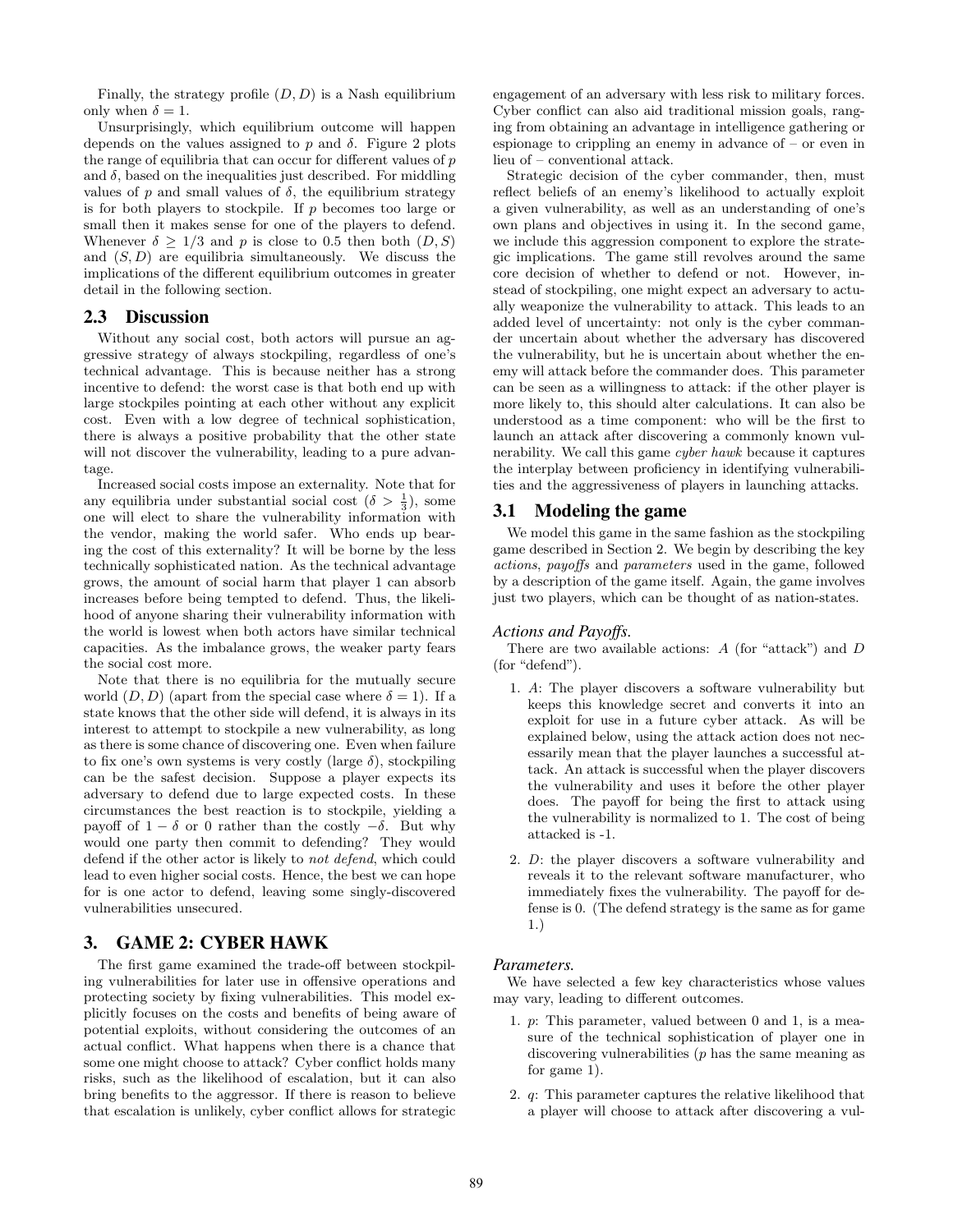

Figure 3: Cyber-hawk game. Similar to the vulnerability-stockpiles game, but when both players have the vulnerability, the winner of a zero-sum game is determined by the aggressiveness parameter  $q$ .

nerability. Valued between  $0$  and  $1, q$  indicates how fast player one will act, and  $(1 - q)$  indicates how fast player two will act. Smaller values of  $q$  indicate that player one is more restrained in launching attacks, while larger values indicate player one is 'triggerhappy'. If the two players are evenly matched, then  $q = 0.5$ .

We have chosen to omit the social cost variable  $\delta$  included in the first game. We instead assume that the attack exclusively harms the losing player since the vulnerability is ultimately exploited.

We can step through the tree in Figure 3 to explain how the cyber-hawk game proceeds. In fact, the structure is the game closely resembles the stockpiling game, except that "attack" branch in nodes  $v_4$  and  $v_8$  now lead to a chance node rather than a payout of  $-\delta$ .

The game starts at  $v_1$ . With probability p, player 1 discovers the vulnerability first, moving to node  $v_2$ . From here, player 1 must decide between actions A and D. If player 1 chooses  $D$ , then both players receive a payoff of 0 and the game concludes. If, instead, player 1 chooses to weaponize the vulnerability for an attack (action  $A$ ), then the game moves to a second chance node  $v_3$ . As above, this involves player 1 keeping the vulnerability a secret. With probability p, player 2 does not rediscover the same vulnerability. Consequently, player 1 alone knows the vulnerability and uses it in a cyber attack at some point in the future, deriving utility 1 and inflicting harm −1 on player 2. Since player 2 will not discover the vulnerability, the relative aggressiveness  $q$ is not an issue.

With probability  $1 - p$ , however, player 2 rediscovers the vulnerability, moving to node  $v_4$ . In this case, player 2 is faced with the same choice player 1 received in  $v_2$ : keep the vulnerability secret for launching a cyber-attack  $(A)$  or disclose it  $(D)$ . If player 2 chooses to defend, then both players receive utility 0.

If player 2 also chooses to attack with the same vulnerability, then it's a race to see which player launches an attack based on the hidden vulnerability first. This is captured by the chance node at  $v_5$  and the parameter q. With probability  $q$ , player 1 launches the attack first, gaining utility 1 while player 2 suffers a loss of utility -1. Alternatively, player 2 will launch the first attack with probability  $1 - q$ and the fortunes will be reversed.

#### 3.2 Finding equilibria

From the tree in Figure 3, we can derive the expected utility of player 1 for different strategy profiles:

$$
u_1(A, A) = p^2 - (1 - p)^2 + 2p(1 - p)q - 2p(1 - p)(1 - q)
$$
  
\n
$$
u_1(D, A) = - (1 - p)^2
$$
  
\n
$$
u_1(A, D) = p^2
$$
  
\n
$$
u_1(D, D) = 0
$$

Because this is a zero-sum game, the expected utility of player 2 is the same as for player 1 except the signs are reversed, i.e.,  $u_2(x, y) = -u_1(x, y)$  for every  $x, y \in \{A, D\}$ .

In order for strategy  $(A, A)$  to be a Nash equilibrium, player one must prefer not to deviate to  $(D, A)$ , while at the same time player two must prefer not to deviate to  $(A, D)$ . Consequently, the following must hold:  $u_1(A, A) \geq u_1(D, A)$ and  $-u_1(A, A) = u_2(A, A) \ge u_2(A, D) = -u_1(A, D)$ . These inequalities reduce to

$$
u_1(A, A) \ge u_1(D, A) \Leftrightarrow \qquad p^2 + 2p(1 - p)(2q - 1) \ge 0
$$
  

$$
u_2(A, A) \ge u_2(A, D) \Leftrightarrow (1 - p)^2 + 2p(1 - p)(1 - 2q) \ge 0
$$

As in game 1, both  $u_1(A, D) \ge u_1(D, D)$  and  $u_2(D, A) \ge$  $u_2(D, D)$  for any  $p, q \in [0, 1]$ . Therefore, the strategy profile  $(D, A)$  is a Nash equilibrium when

$$
u_1(A, A) \le u_1(D, A) \Leftrightarrow p^2 + 2p(1 - p)(2q - 1) \le 0.
$$

Similarly, the strategy profile  $(A, D)$  is a Nash equilibrium when

$$
u_2(A, A) \le u_2(A, D) \Leftrightarrow (1-p)^2 + 2p(1-p)(1-2q) \le 0.
$$

Finally, the strategy profile  $(D, D)$  can never be a Nash equilibrium, as if  $p > 0$  then  $u_1(A, D) > u_1(D, D)$ , and if  $p = 0$  then  $u_2(D, A) > u_2(D, D)$ .

Which equilibrium outcome will happen depends on the values assigned to  $p$  and  $q$ . Figure 4 plots the range of equilibria that can happen for different values of  $p$  and  $q$ . The equilibrium strategy is for both players to attack whenever  $p$  and  $q$  are both middling or when one is large and the other is small. If p and q are both small, then  $(D, A)$  is in equilibrium, while if p and q are both large then  $(A, D)$  is in equilibrium.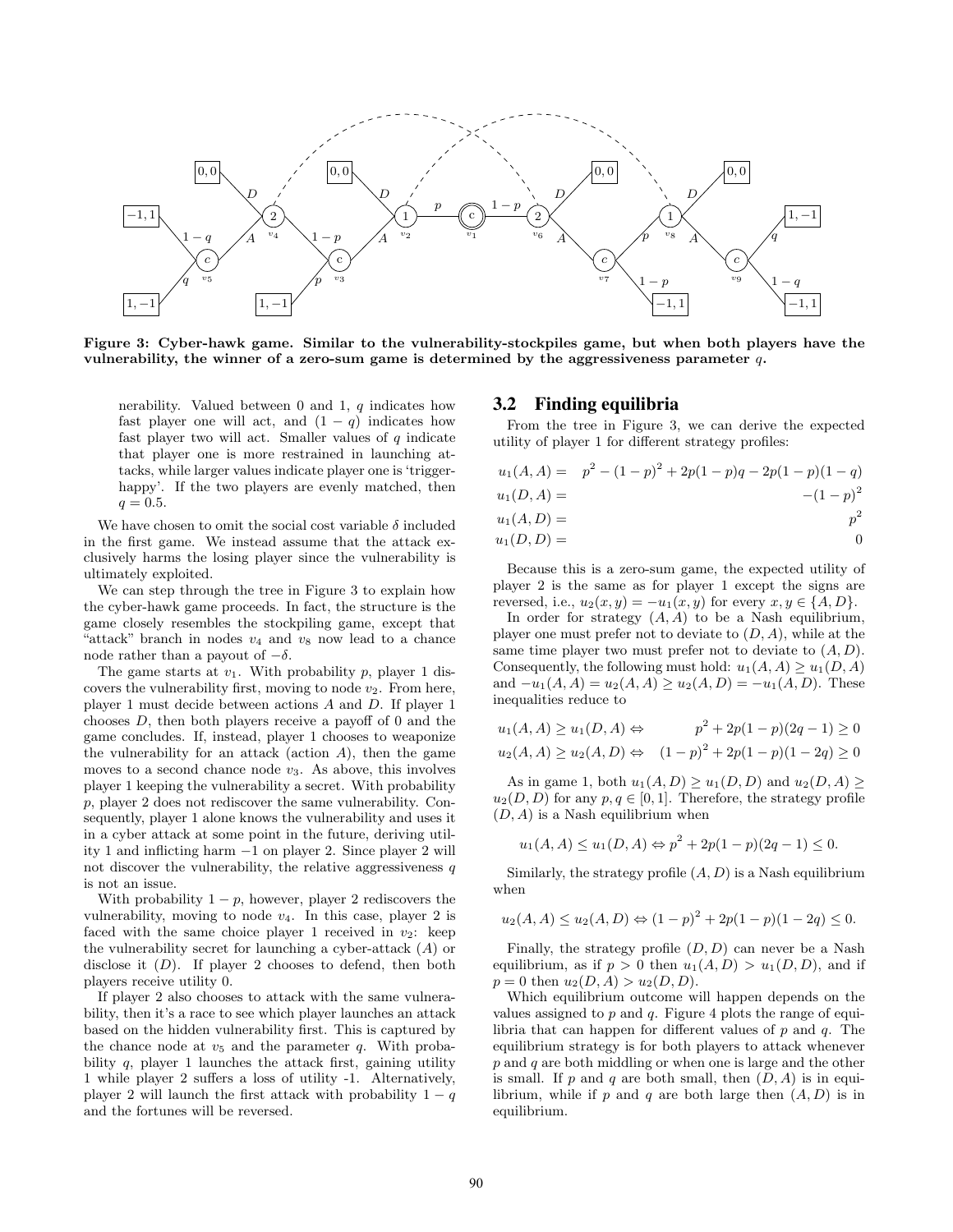

Figure 4: Different equilibria are possible for differing values of  $p$  and  $q$  in the cyber-hawk game.

#### 3.3 Discussion

For two perfectly paired adversaries, where neither has a clear technical advantage or a greater proclivity to attack, both choose to attack. This is because the opportunity of uniquely discovering the vulnerability trumps the risk of being attacked. Similarly, when the technical advantage is high enough, the risk of being less aggressive is dominated by the likelihood of having the jump on one's opponent in being the only actor to have that weapon.

This yields an important finding: there is no level of technical advantage that will dissuade an adversary that knows it is more likely to use a weapon from attacking. In terms of the model parameters, player 1's equilibrium strategy is always to attack whenever  $q > 0.5$  for all values of  $p$ .

It is only when the chance of discovery and the likelihood of using the weapon are both small enough that a player will select to act defensively. The dangers of being without the first-mover advantage (small  $q$ ) and being surprised by an attack (small  $p$ ) can lead a state to pursue a defensive strategy.

However, even when a state holds as large a technical advantage as 2:1, if it is sufficiently unlikely to actually use a cyber weapon, it will pursue a defensive strategy. This is reflected in the shaded area of  $(D, A)$  in Figure 4. In this case, reticence to attack creates an opening for a technologicallyweaker player to attack when the other defends.

Why is the peaceful, security-friendly world of common defense never an equilibrium? As long as a state knows that the other player will always select a defensive posturing, then it can interpret the fact that it is at a decision node as evidence of being the first to discover the vulnerability. Thus, there is no harm in planning to attack: the worst outcome is that the other actor will make the world safe for everyone.



Figure 5: Varying  $p, \delta$  and  $r$  – the probability that a vulnerability will be rediscovered – for the vulnerability-stockpiles game. The graph shows the range of values of  $r$  where the equilibrium strategy is  $(S, S)$ .

How do these findings compare to current events in cyber international relations? Russia and the US have been at loggerheads over the best way to combat online crime internationally. Russia has pushed for the US to adopt a treaty banning the use of offensive cyber operations, which the US has firmly resisted [12]. Why might the Russians push for such a ban? The US likely has an edge over the Russians in terms of technical sophistication for cyber attacks  $(\frac{1}{2} \leq p \leq \frac{2}{3})$ . Compliance with the ban would be difficult to verify, and the US suspects that Russia might continue to develop offensive capabilities despite agreeing otherwise. If the US held up their end of the bargain and restricted the conditions under which it would launch attacks but the Russians did not respect the pact, then  $q$  would be small. Therefore, we could easily end up in an equilibrium where the US chooses to defend and the Russians attack (strategy profile  $(D, A)$ .

# 4. THE IMPACT OF VARYING VULNERA-BILITY REDISCOVERY RATES

In our initial modeling of the game, we used probability  $p$ as a single parameter for discovery and rediscovery. Yet the value of this parameter is critical. Many economic models of software patching assume that the main incentive for fixing vulnerabilities is the threat of independent rediscovery [2, 3], but the frequency with which vulnerabilities are rediscovered has been hotly debated in the literature. Rescorla argued that vulnerability rediscovery is very unlikely given the vast number of bugs in software [20]. Others, though, have demonstrated rediscovery to be quite possible. Ozment, for instance, studied Microsoft vulnerability reports from 2002–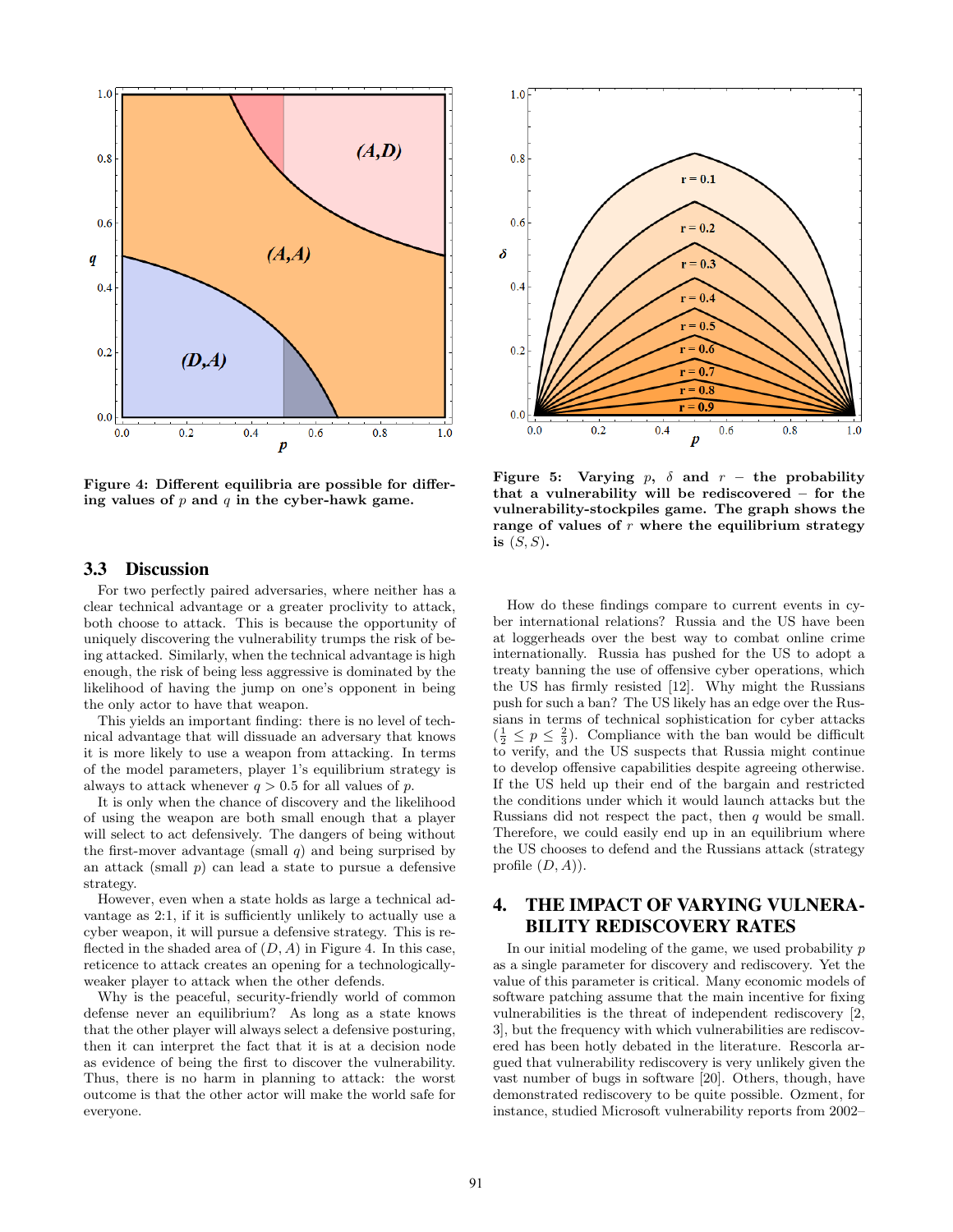

Figure 6: Varying p, q and  $r$  – the probability that a vulnerability will be rediscovered – for the cyberhawk game. The graph shows the range of values of r where the equilibrium strategy is  $(A, A)$ .

2004 and found that Microsoft vulnerabilities were rediscovered and re-reported around 8% of the time before the vulnerability was publicly disclosed [19, Ch. 10].

Consequently, we can choose to model the rediscovery rate  $r$  as an exogenous variable. The likelihood of rediscovery now depends only on r and not on player 1's technical advantage p. The tree in Figure 1 changes as follows. In the top chance branch at node  $v_3$ , r replaces the probability  $1-p$ and  $1-r$  replaces p in the bottom branch. In the top chance branch at node  $v_6$ , r replaces the probability p and  $1 - r$  replaces  $1 - p$  in the bottom branch. A similar substitution takes place at nodes  $v_3$  and  $v_7$  in Figure 3's tree.

Figure 5 plots for a range of values of  $r$  the values of  $p$ and  $\delta$  where the strategy profile  $(S, S)$  is an equilibrium for the vulnerability-stockpiles game. Similar to Figure 2, both players are more likely to stockpile when they are evenly matched. However, what we learn from the introduction of an exogenous rediscovery parameter is that players prefer to stockpile when rediscovery is unlikely. Players are more likely to ignore substantial social costs and keep stockpiling because the value of a uniquely acquired vulnerability is too great. As vulnerability rediscovery becomes more likely (bigger values of  $r$ ), states tolerate only smaller social costs before choosing to defend. This is because rediscovery 'cheapens' the value of discovered vulnerability.

A complementary lesson can be learned by examining the role of rediscovery in game 2. Figure 6 plots for a range of values of  $r$  the values of  $p$  and  $q$  where the strategy profile  $(A, A)$  is an equilibrium. When the likelihood of rediscovery is small (say  $r = 0.1$ ), both players choose to attack except for small values of  $p \ll 0.1$  and  $q \ll 0.5$  or large values of  $p (> 0.9)$  and  $q (> 0.5)$ . In other words, one player needs to

be far inferior technically but reticent to attack in order for defense to become the prevailing strategy. Otherwise, both players choose to attack.

As the likelihood of rediscovery increases, the range of values for  $p$  and  $q$  where attacking prevails grows smaller. Why? When rediscovery is more likely, the players are less likely to uniquely discover a weakness that can be exploited, and thus the adversary may preemptively attack. This makes defending against a discovered vulnerability more attractive.

So what are reasonable values for the rediscovery rate  $r$ ? In the case of software vulnerabilities, the best available empirical data suggests a rediscovery rate closer to 0.1 [19, Ch. 10]. So if the players are collecting zero-day exploits of Windows, we might expect aggressive stockpiling. But there are also situations where  $r$  might closer to 1. For instance, it is widely known that the process control systems that control critical infrastructures such as chemical refineries and the power grid are insecure [8, 14]. Mapped to our game, the likelihood that such weaknesses will be discovered by both parties is high. It is interesting, then, that our model predicts that the players are less likely to take an aggressively offensive position in these circumstances. Such a prediction is consistent with reality, in the sense that few (if any) reported attacks targeting the process control systems controlling critical infrastructures have been realized.

#### 5. POLICY IMPLICATIONS

The games presented in this paper seek to model state response to situations where nations compete for dominance in cyberspace while attempting to balance this with defense of their own systems. In the context of national security, there is evidence that defense gets the short end of the stick. Yet as security researchers, we are interested in the sharing of vulnerability information to improve the security of systems for all users. The above results may be pessimistic with respect to increased information security, but these models can also inform the policy process. How might a state actor move towards a world where sharing vulnerability data is more common?

In the first game, insecurity is driven by a lack of consensus on the value of shared costs. If, as we believe, there are substantial social costs to insecure systems, then the true value of  $\delta$  may be higher than what is perceived by cyber commanders. A simple approach to reconcile this difference might be a lobbying or public awareness campaign to bring these costs into their calculations.

Perversely, this model also predicts an increase in global government attention to cyber defenses if it increases  $\delta$  itself by raising the general social threat. Thus, in a game between the US and Russia, Russian tacit support of cyber crime might yield greater levels of vulnerability patching.

Another side effect of the militarization of cyber space is an increased level of secrecy. Is this secrecy good for the security of the internet? At first glance, it might be bad. If we assume that high secrecy leads each actor to estimate median values for their opponent, we move towards the zones where all sides stockpile or attack. From this perspective, secrecy is bad.

Less information, however, can also be strategic, and the effects of over- or underestimating are important to explore. Recent headlines have been dominated by Chinese cyber attacks, breathless with implications of hordes of attackers probing our defenses, and a willingness to exploit any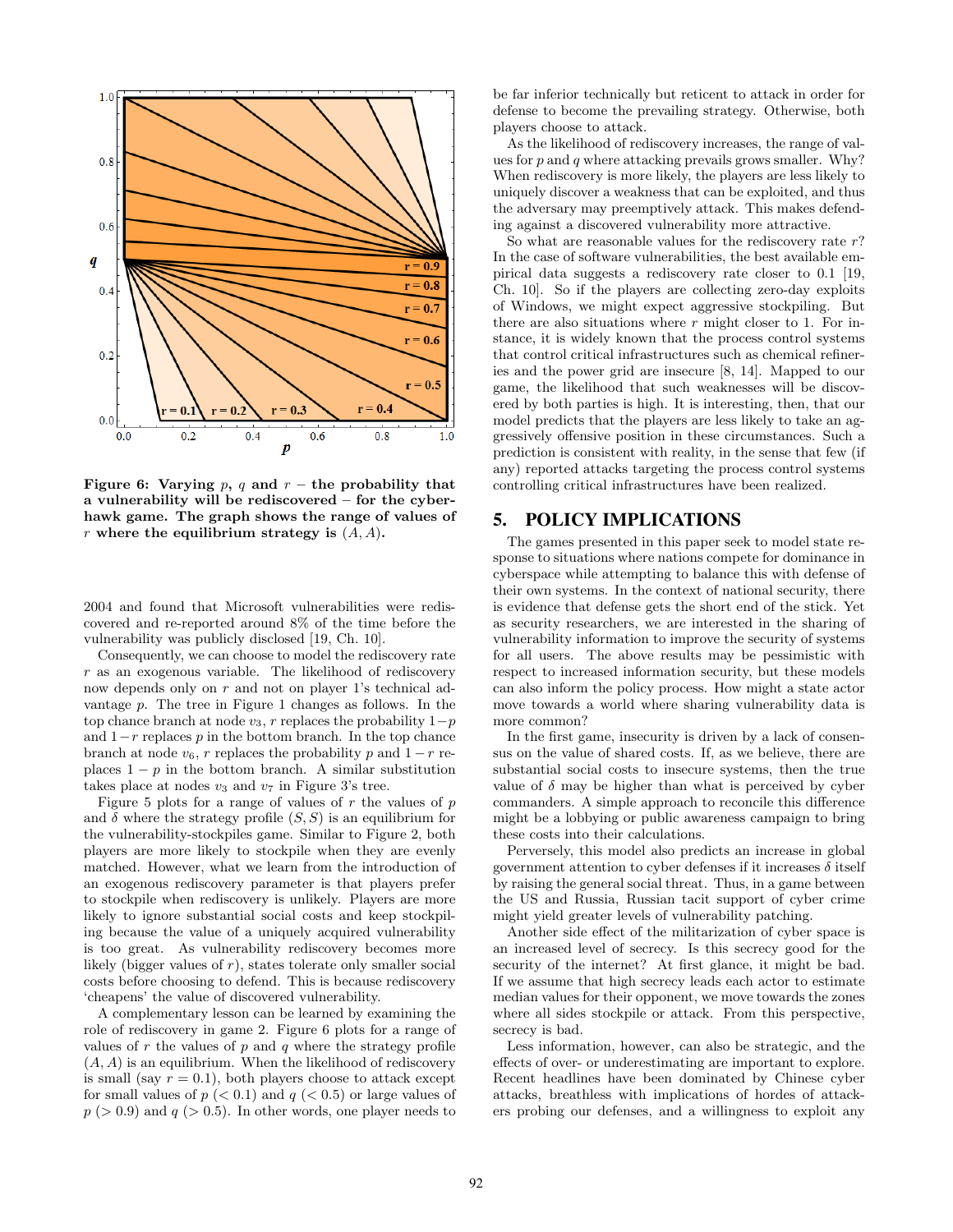vulnerability found. The effect of overstating these threats might drive the US to adjust its position towards a more defensive posture than it otherwise should have. This is particularly true for technical sophistication; the analysis of game 2 predicts that once expectation of an attack is past a certain point, no one will risk sharing defensive information. Underestimating the abilities and aggressiveness of an adversary has the opposite effect. If Russia underplays its technical sophistication, and unilaterally commits to cyber nonaggression [12], then the US risks adopting an overly aggressive position, stockpiling and attacking when it should actually defend. Future work should formally consider the cases of information asymmetry.

The strong emphasis on dominance of the cyber domain may actually have positive social value. In both games presented, the highest likelihood of of an aggressive strategy of stockpiling or attacking results when both parties are close to evenly matched. However, when both parties believe that one has a technical advantage–superiority–the less dominant party is more likely to adopt a defensive posture. While this cyber Pax Romana does have all the connotations of a potential hegemony that accompany military superiority in any domain, it might suggest a period of relative stability as well. Hence, another perspective might be a form of deterrence through strength.

Finally, we note that the existence of Nash equilibria that favor cyber offense is not an endorsement of an aggressive cyber war strategy. Cyber peace is a desirable goal, and one that we believe policymakers should be explicitly working towards. That our model predicts aggressive outcomes for a range of parameters should be interpreted as a sign of how difficult stopping the proliferation of cyber war is likely to be. Instead, we hope that our findings will inspire further investigation into policies which promote cyber de-escalation.

## 6. LIMITATIONS

It is important to recognize that the models presented in this paper do not capture the entire domain of cyber strategy. We have examined one small part, looking at the decisions faced by a joint cyber command unit on the discovery of a vulnerability, what is quite possibly the first move in a multistage game. We have not considered the challenges of response, escalation or uncertainty, to name just a few. Attacks are always successful in this model, and never pose risk to the attacker through system interdependency. Furthermore, as with any game-theoretic model, strategies are ultimately determined by the payoffs for each outcome; if actor payoffs do not reflect real world outcomes, these games are less useful in guiding policy. Finally, we only model twoparty relationships. There is reason to believe that adding another player (such as the dynamics between the US, China and Russia) might distort the outcomes.

One particular component of cyber conflict that has received much attention is the problem of attribution, or how to identify the attacker in order to appropriately respond. Attribution is important when modeling conflict as a multistage game, particularly for deterrence. Our model stops short of explicitly looking at the decision to attack or how to respond to an attack, and only reflects deterrence in that a country may be driven to behave defensively and secure their own systems, rather than build attack capacity. The games in this paper imply that an attack can be advantageous, and being attacked can be disadvantageous. None of this is altered by the challenges of attribution. Moreover, the game framework could be expanded with more parameters to reflect other dimensions of cyber attacks, including probability of attribution, uncertainty of success or asymmetric harms from attacks.

Some of the findings that depend on a technically unsophisticated actor choosing defense may not have a great deal of impact from a policy standpoint, since the consequent low probability of discovery and rediscovery would minimize frequency that an actor would actually have the opportunity to play D. That is, it does not matter if a state would always share vulnerability information when they are unlikely to have that information to share.

Finally, we acknowledge that this paper does have an explicit US focus, prompted by the recent attention to Cyber Command. The dilemma of cyber attack and defense is not limited to superpowers: 20–30 nations have established offensive cyber units [4]. Expanding the model to include a more accurate picture of the international political environment could offer further contributions. First, modeling other approaches to cyber security governance could yield new theoretical findings towards a more secure environment. Second, the dynamics of the game could shift dramatically if we include multiple parties investing in attack and defense capacities against each other to reflect balances of power or perceived threats. No doubt this further analysis would also include the challenges of attribution discussed above. Approaching the problem from another state's perspective, or bringing in a multilateral approach may yield further findings.

## 7. CONCLUSION

The militarization of cyberspace represents a substantial change in our understanding of information security. We have made a first attempt at exploring the dynamics of information security when the attacker is also defender. We presented two game-theoretic models of vulnerability discovery and exploitation. These games capture a trade-off where nations must choose between protecting themselves or pursuing an offensive advantage while remaining at risk. One key finding is that strategic interaction may very well lead to a proliferation of offensive behavior, even if defensive behavior is preferred. The presence of aggressive equilibria is sobering: nations may naturally be tempted to pursue cyber attack, which reinforces the important role policymakers have in promoting cyber defense. Using these models we can better understand the incentives facing states juggling the sometimes conflicting goals of cyber attack and defense, and how best to shape policy that promotes better security investment.

#### Acknowledgments

Discussions with Melissa Hathaway, Roger Hurwitz and-Bruce Schneier inspired this article. Comments from the anonymous reviewers, the participants at NSPW, and our shepherd Brian Snow have helped improve the paper. The authors are also grateful to the participants of the ECIR Cyber Policy Lunch at the Harvard Kennedy School.

### 8. REFERENCES

[1] R. Anderson and T. Moore. The economics of